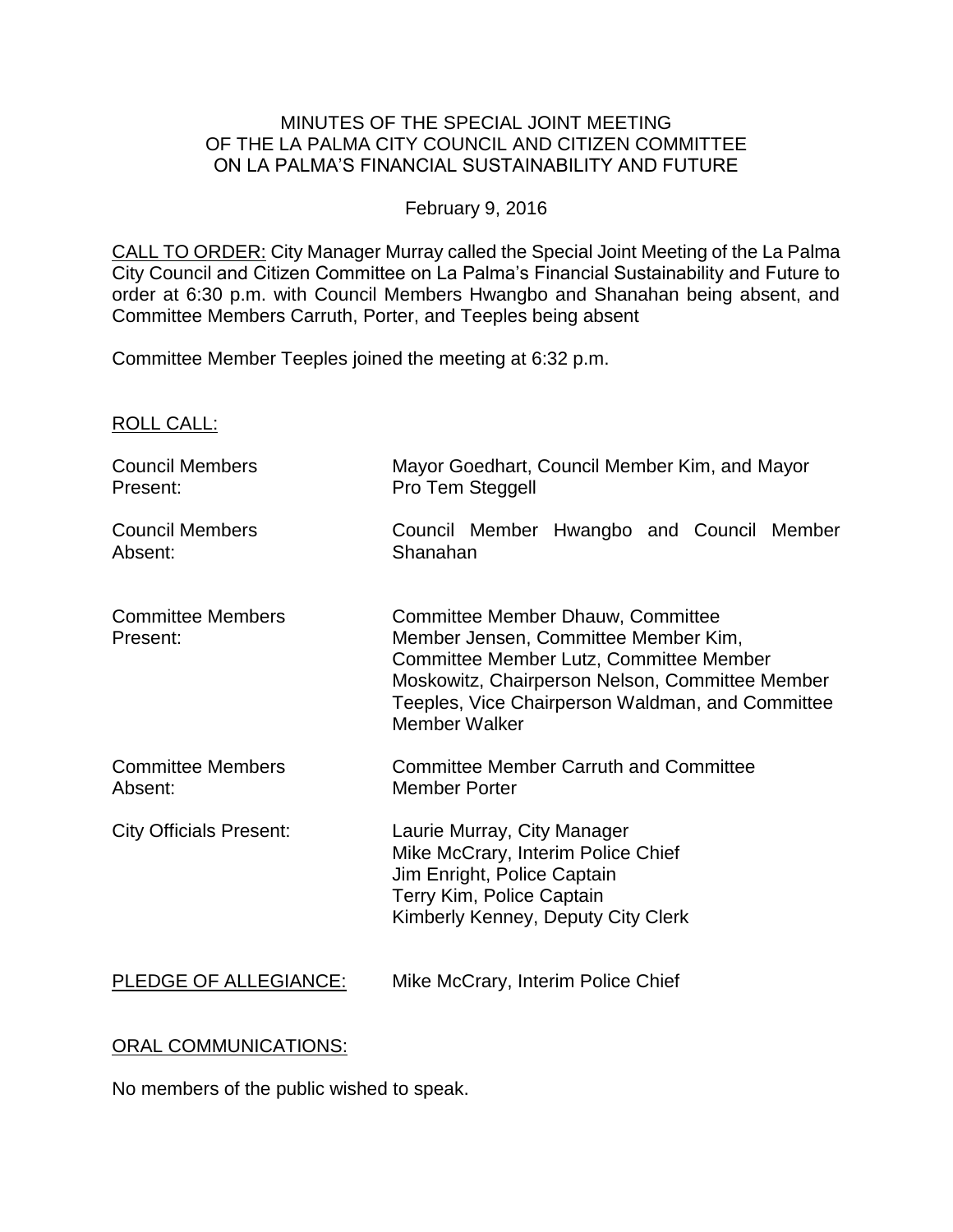#### PRESENTATIONS:

1. Mayor Goedhart presented Certificates to all Financial Sustainability Committee Members present in recognition of their services on the Committee. He also handed Certificates of Recognition from Assemblywoman Young Kim acknowledging their service.

Mayor Goedhart also thanked Staff for all their work on the Committee during this process.

### REGULAR ITEMS:

2. Follow-Up Presentation and Discussions

Interim Police Chief McCrary gave a presentation on the Police Department's cost cutting measures of eliminated positions to date; shared and contracted services; and the scope of the Department's Organizational Study.

City Manager Murray gave a presentation on the Community Service Department's cost cutting measure of eliminated positions to date; contracted Public Works and Recreational services; shared services; and a brief Financial Forecast including the decreased Sales Tax revenues; the Labor Savings from reductions made in recent employee group agreements; the updated projected deficit; and detailed the City's accelerated budget schedule.

# RECESS THE CITY COUNCIL AT 6:54

# CONSENT CALENDAR

1. Minutes of the January 12, 2016, Regular Meeting of the Citizen Committee on La Palma's Sustainability and Future.

Vice Chairperson Waldman made a motion to approve Financial Sustainability Committee Minutes from January 12, 2016. The motion was seconded by Committee Member Lutz.

The motion carried on the following vote: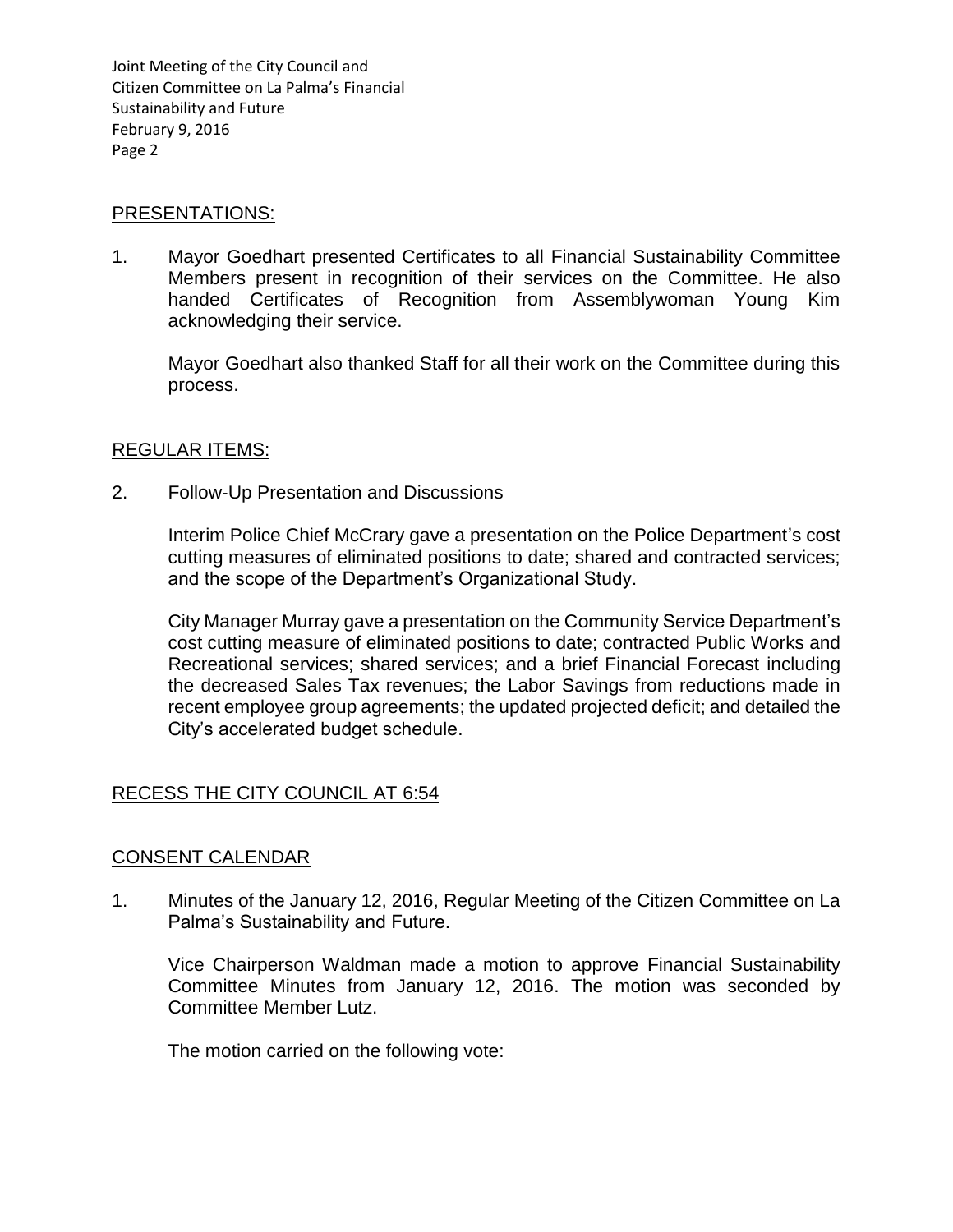| AYES:           | Committee Member Jensen, Committee<br>Member Kim, Committee Member Lutz,<br>Committee Member Moskowitz, Chairperson<br>Nelson, Committee Member Teeples, Vice<br>Chairperson Waldman, and Committee<br>Member Walker |
|-----------------|----------------------------------------------------------------------------------------------------------------------------------------------------------------------------------------------------------------------|
| NOES:           | <b>None</b>                                                                                                                                                                                                          |
| <b>ABSTAIN:</b> | <b>Committee Member Dhauw</b>                                                                                                                                                                                        |
| ABSENT:         | <b>Committee Member Carruth and Committee</b><br><b>Member Porter</b>                                                                                                                                                |

# RECONVENE THE CITY COUNCIL AT 6:55 p.m.

City Manager Murray opened up the floor for discussion.

Committee Member Walker addressed the Transient Occupancy Tax (TOT); adjacent cities TOT rates; that raising the rate to 10% would allow the City to incur \$418,000 in additional revenue a year; and that the TOT does not impact the residents.

Committee Member Lutz noted that there was concern expressed by the Committee that any more cuts would cause La Palma to lose the small town feeling; that money collected from sponsors be placed in a specific fund to cover Staff time during City events or cost of the events entirely; support to show the sponsor of the events as heroes of these events and then educate the citizens of the community about the City's financial situation to encourage support for a tax measure; support to hire a ballot measure consultant experienced enough to get a measure passed at the upcoming election; that he served on the Anaheim Union High School District (AUHSD) Board from 1987-1992 and had experience with dealing in minimal amounts in reserves with declining enrollment, but did not make cuts too deep in order to garner support for the District's revenue enhancements; and his support to reinstate and continue the July 4<sup>th</sup> Run for Fun and Concerts in the Park.

City Manager Murray commented that the average net cost for the run was about \$13-22,000; that Concerts in the Park net cost is approximately \$9,700-10,000 a year; and that there was a reduction in costs for the Run this year due to an anomaly of exempt employees trying to help cover Staffing issues that cannot be expected this year.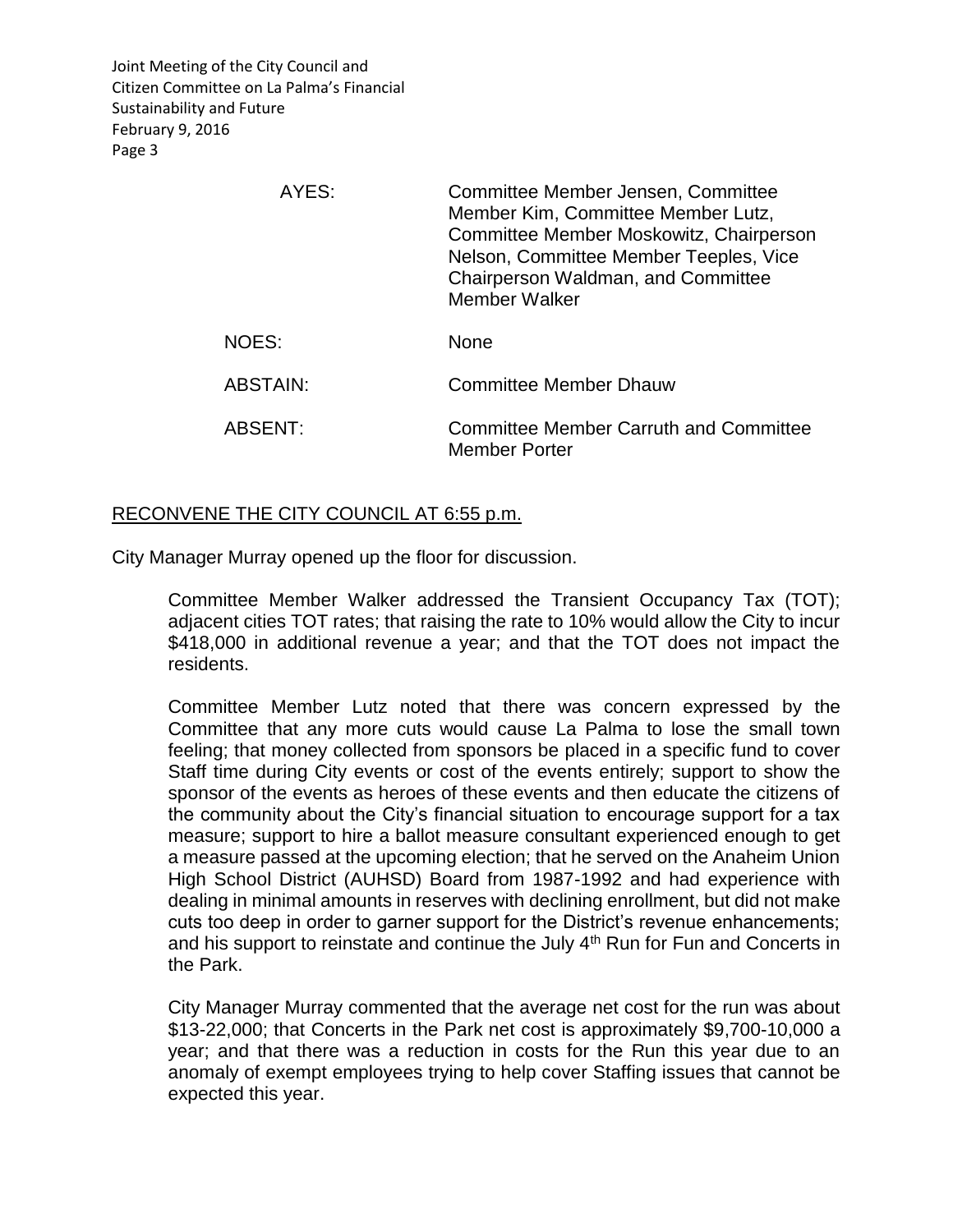> Committee Member Jensen noted that she has lived in La Palma since 1976 and thanked the City Council for including the Committee and selecting the members; commented on her history in the school system and that the teachers had to work together to survive; her suggestion to increase the City's recruiting to the volunteer program; her experience of using student volunteers at the school she works at; the value of part time employees; concurred with Council Member comments that the City is not sustainable and needs to be changed; using Reserve Police Employees; and that the City needs to keep looking at options to cut expenditures.

> Mayor Goedhart commented that the City Council appreciated all the Committee Members who worked on this project and the time they put in for the process; that the City has made significant cuts over the past few years; that the employees have certainly come through in taking additional cuts knowing the City is facing a crucial time; that the numbers are getting worse as pension costs continue to increase and that the City cannot continue to cut and cut - otherwise we will no longer be a city; that the City is at a point to start looking at increasing revenues; that the City cannot cut its way out of the deficit; that considering some type of revenue measure to ensure that our home has a future is an option; that this validates what the City Council has been doing; that looking at increasing revenues with a ballot measure is not going to be popular, but it is necessary; that the Committee's service has been invaluable and an educational experience; that he thinks that the City will take this seriously; and hopefully, with everyone's support, the City will be successful in the endeavors it needs to make to solve its financial problems.

Public Input:

Larry Herman, a La Palma resident, addressed the City Council regarding the proposed cuts causing the City to lose its identity; suggested to have the City put out a formal request asking the residents to make a small donation in an effort to maintain the July 4<sup>th</sup> Run for Fun event and Concerts in the Park; that a donation of \$10-\$20 per person would cover the bulk cost of the event; that he thinks the residents would support this; and that the City needs to send a letter informing the residents of this so they can participate.

Wally Zimmerman, a La Palma resident, addressed the City Council regarding inquiring on the total amount of revenues received that offset the cost of previous events.

City Manager Murray responded that the Run for Fun event had a little over \$18,000 in revenue from 2013, \$12,000 in 2014, and almost \$16,000 in 2015 and is based mostly on Run participants; that the Concerts in the Park is based on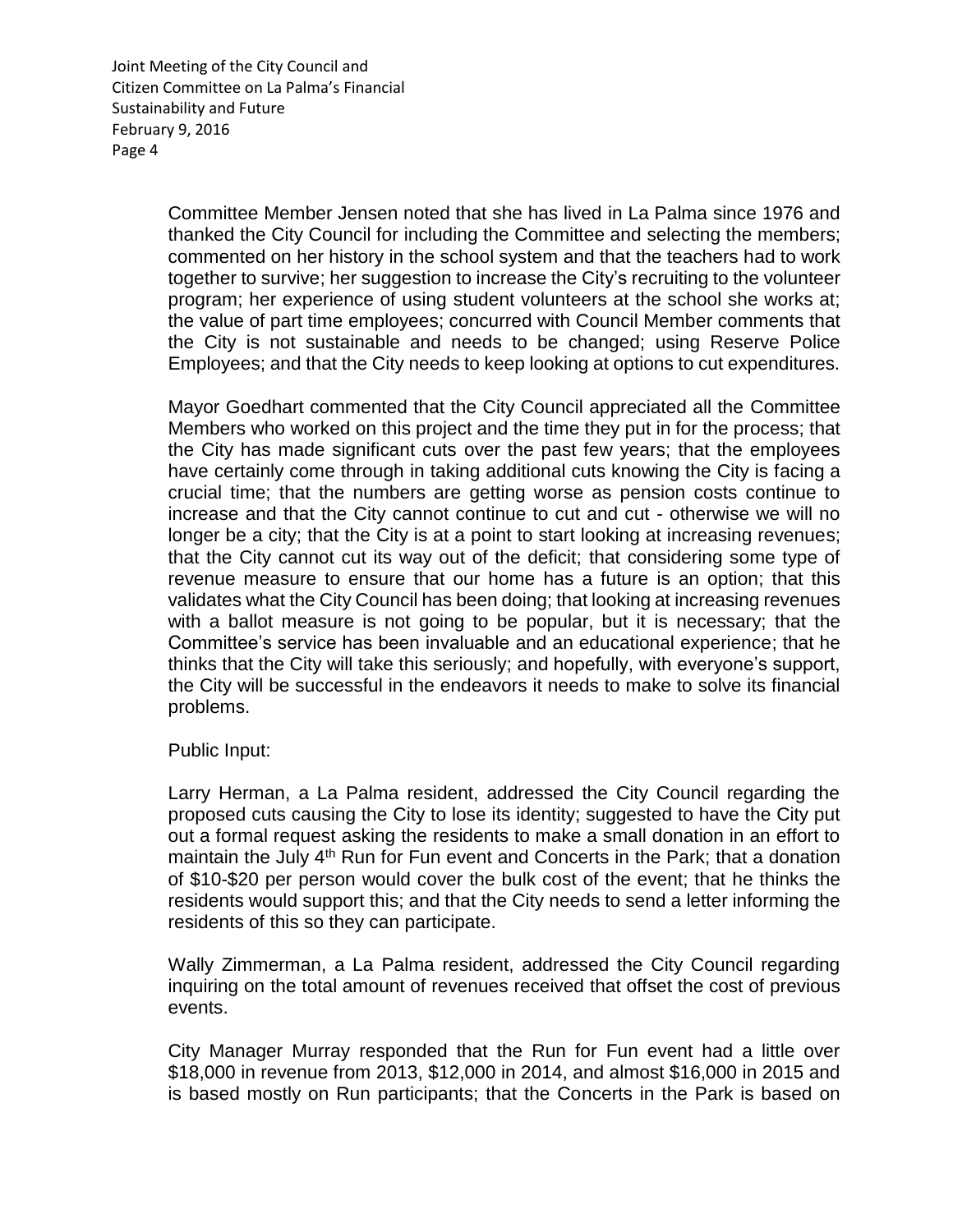> donations: that the total donation revenue for the Concerts that was received was a little over \$3,100 in 2013, \$4,100 in 2014, and \$4,500 in 2015; and that this offsets the net costs.

> Mr. Zimmerman concurred with Mr. Herman's suggestion of offering the public an opportunity to participate if they want to keep programs and events they appreciate; whether the budget shortfall considers the water/sewer rate increases; and whether the sales tax losses are due to the drop in oil prices.

> City Manager Murray stated that utility overhead costs are addressed with the water/sewer rate increases; that sales tax losses are based on lowered oil prices; that the City has gas stations that are some of the highest sales tax providers; and that the City relies heavily on oil prices and does not anticipate that those would increase anytime in the future.

> Mr. Zimmerman noted the previous suggestions by the Committee and asked if a tax was passed would that change people's spending habits.

> City Manager Murray commented that in discussions with other cities that have done similar measures, that they saw no changes in people's spending habits.

> Mr. Zimmerman closed by adding that if we have a loyalty to the City we are trying to preserve, we should be shopping in the City.

> Vice Chairperson Waldman stated that La Palma is an event-driven city; that for being such a small city, La Palma can put on an incredible event; that the proposed cuts of the Run and Concerts are symbolic cuts; that if La Palma needs to let the citizens know how dire the City's situation is, this strategy opposes that effort as cutting these events is cynical and manipulative; that he never chose to cut those events during his tenure on the City Council; that if the revenue measure does 'not' pass, then it would be time to make the drastic cuts suggested; that if the City properly educates the public, the residents would agree to the revenue measure; that these reasons are why the Committee recommended a revenue measure and did not suggest further cuts.

> Ralph Rodriguez, a La Palma resident, concurred with Vice Chairperson Waldman's comments; that if the additional cuts are meant to anger the residents into agreeing to approve a tax measure, that he does not think that effort will work; that the City needs to talk to a professional on how to strategize in getting a tax measure passed; that Stanton's idea is a good example of what 'not to do'; that when Stanton put up fences and closed programs, they got no support - but when they worked with the community, they got a tax measure passed; agreed with Council Member Hwangbo when he stated we have an opportunity to form and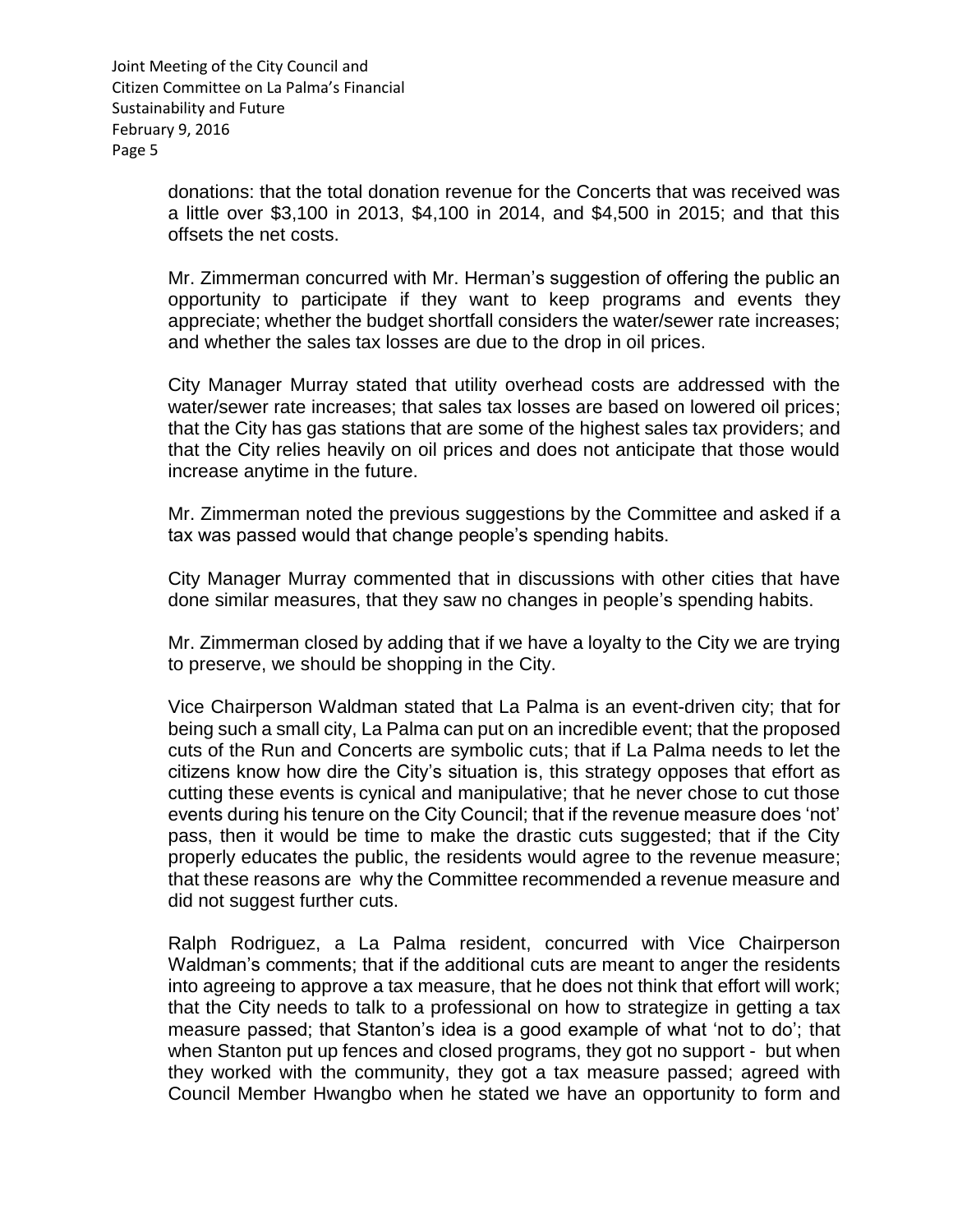> reinvent our city government and the way it operates; what does the community want to pay extra for; that this Committee did a great job and some members of the Committee have financial backgrounds; opposition to seeing no innovative financial ideas and zero infrastructure ideas; that the City needs to look at its infrastructure and put off projects until the organizational restructuring of the City has been done; and that he could support a new revenue generating vehicle, but does not think anyone involved is ready and prepared for that at this time.

> Mayor Goedhart announced his appreciation for the comments; that this is not the end of the process; hopes that all members present will be present for the upcoming budget presentations; that maybe the City Council can reevaluate the Run and Concerts cuts; that the City is trying to get to a place where it is a financially viable city; that there are a lot of individual opinions and he supports that; that he does not want to upset the Community; that the City will communicate with the community as Staff has been directed to looking at employing ballot expertise.

> Committee Member Jensen noted that when the City previously cancelled the Run for Fun event, it took a while to reinvent and recreate interest in the Run; and support that the City should use its Reserves to cover that expense because of the interest and level of participation.

> Chairperson Nelson agreed with Mr. Rodriguez's comments; that the City Council is looking to putting forward some form of tax measure and noted his concern to give the measure the best chance of success; that the City cannot wait until June to start the ballot measure process; that with so many tax measures and issues on the 2016 Ballot and a tough election, and a tax measure is going to be a tough sell; and that the City needs to have a 'plan B' if the measure doesn't pass.

> City Manager Murray shared that the City has been in contact with Consultants to help with revenue measures and communication to the public to ensure this process is done the right way;

> Committee Member Moskowitz asked the City Council to consider what makes the City livable and her opinion that safety is the most important; that if the park is not safe to go to, then none of it matters; and that although the Run for Fun event is great and we have a wonderful park, none of that matters if safety is not addressed.

> Emma Diones, a La Palma resident, addressed the City Council regarding her appreciation for the City Council and Citizen Committee Members for their tremendous job in trying to save this city; and that the reason she has remained a La Palma resident for 37 years is because of the Police keeping us safe.